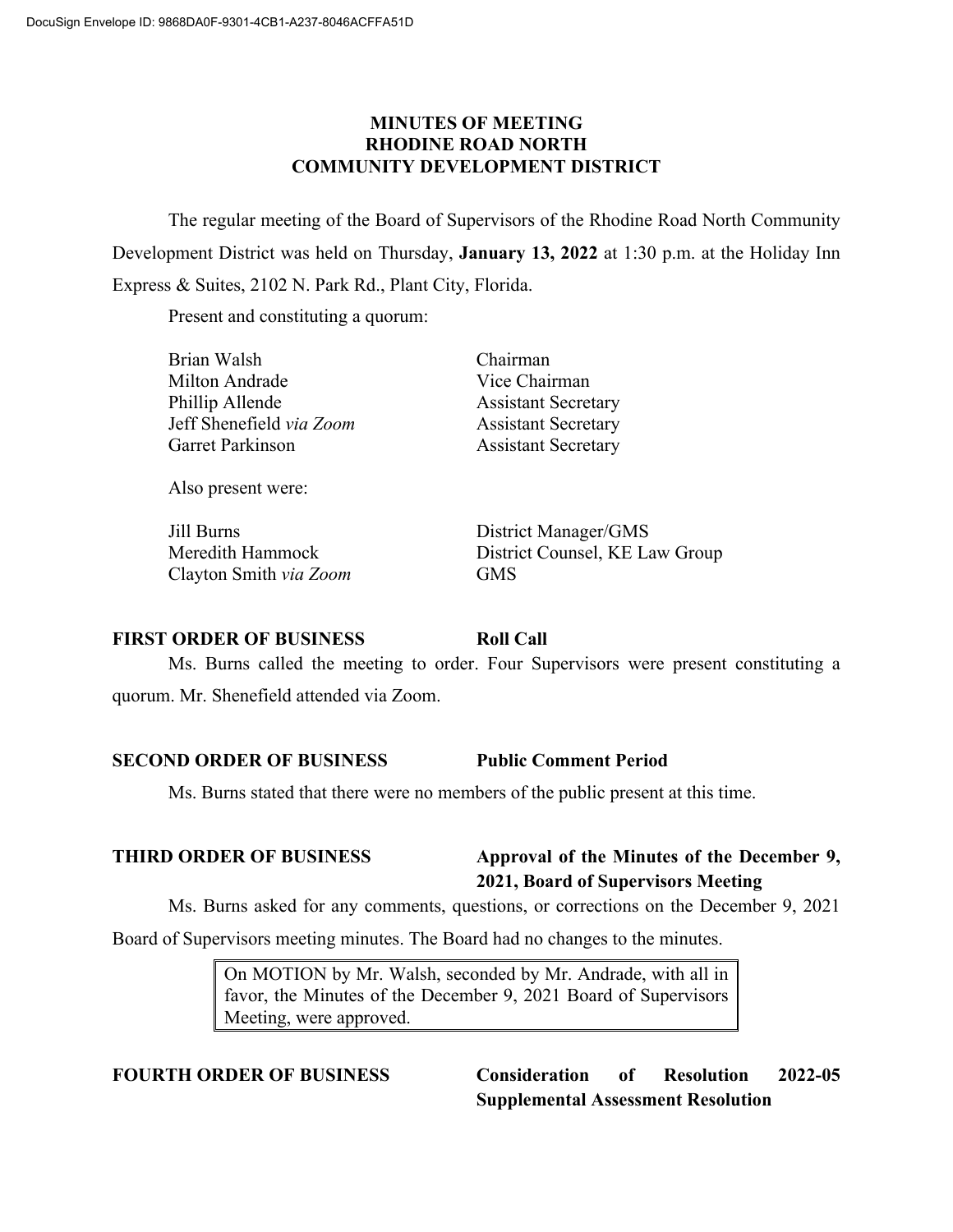Ms. Burns stated the Supplemental Assessment Methodology is presented as a part of the Resolution 2022-05. She noted the Board had been provided copies. Ms. Burns reviewed the methodology and tables which have been updated with the final pricing.

Table 1 – Development plan with 193 total units, 97 40' lots, 96 50' lots

Table 2 – Cost estimates at \$8,345,000

Table 3 – Bond sizing will be issued formally at \$771,079.

Table 4 – Allocation of Improvement Costs

Table 5 – Allocation of total par debt to each product type

Table 6 – Par debt and annual assessments - Net and gross annual debt assessment per unit.

40' lots is \$1,199 and the 50'are \$1,499.

Table 7 – Preliminary Assessment Roll - Total par debt per acre owned by Clayton Properties.

> On MOTION by Mr. Walsh, seconded by Mr. Allende, with all in favor, the Supplemental Assessment Methodology for Cole Parcel, was approved.

Ms. Burns presented Resolution 2022-05 and the actual term of the bond issuance are attached as the exhibits. She asked for any questions and hearing none, asked for a motion to approve.

> On MOTION by Mr. Andrade, seconded by Mr. Parkinson, with all in favor, Resolution 2022-05 Supplemental Assessment Resolution, was approved.

### **FIFTH ORDER OF BUSINESS Staff Reports**

### **A. Attorney**

Ms. Hammock had nothing further.

#### **B. Engineer**

The District Engineer was not in attendance.

### **C. Field Manager's Report**

Mr. Smith reviewed the Field Manager's Report. He noted that trash cans have been installed at the amenity center/pool deck and will continued to be monitored, the two palms have been replaced at the main entrance that landscapers will monitor, fish stocking will be looked at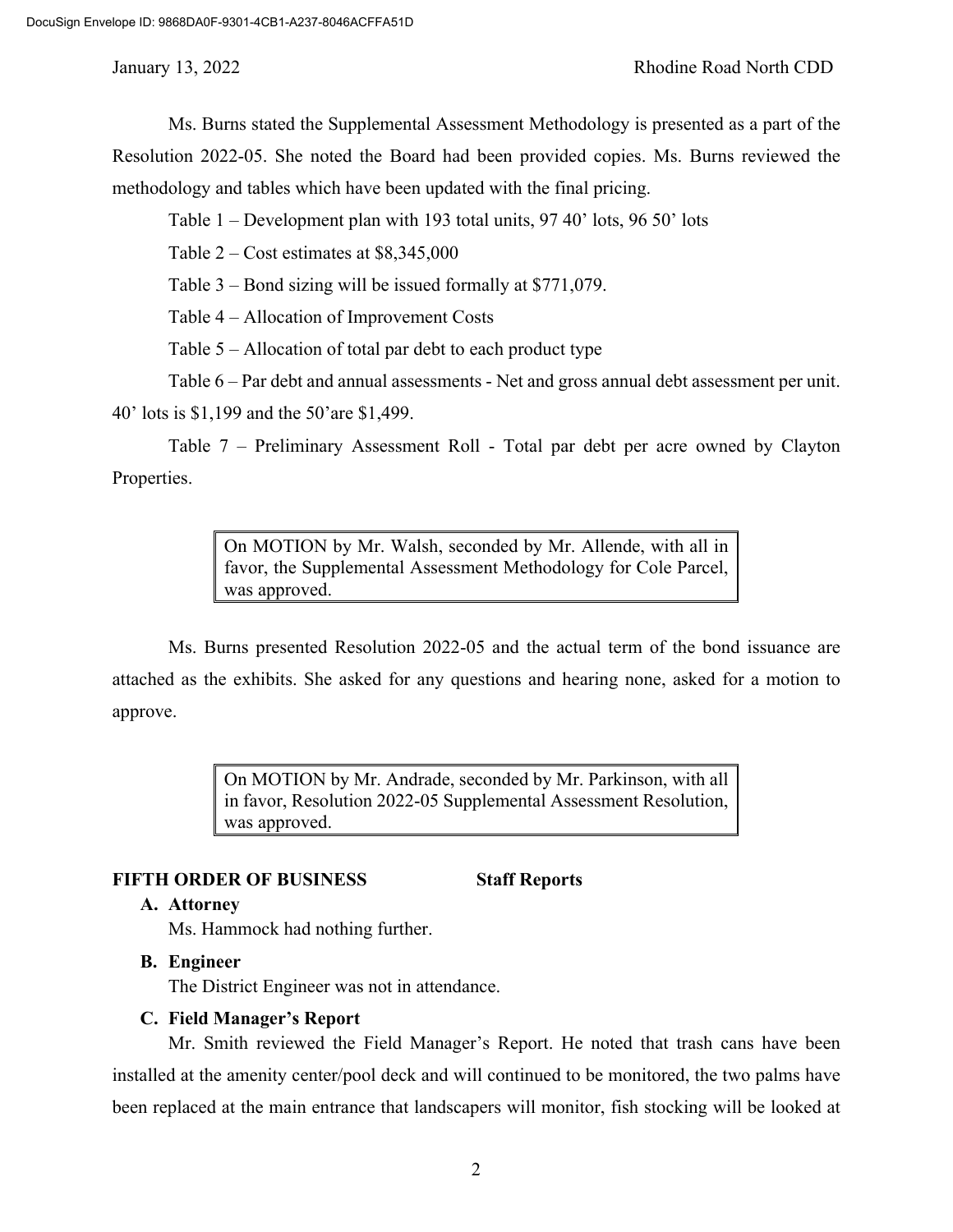on the ponds. Monuments do not have lighting; solar options may be cost effective. He will bring back options for solar lighting to next meeting. Landscapers working to repair stakes, going through palm replacements.

### **i. Discussion Regarding Pond Fish Stocking**

Mr. Smith noted he did have a quote for fish stocking. Discussion ensued about stocking lakes and the way they drain. He added the issues had been labeled at 7 ponds at 23 acres of fish. Discussion ensued about budget and areas for concentration and cutting costs. Ms. Burns noted the contingency in the budget was \$4,500 and an added field contingency for \$2,298 with a total of \$6,700. Options for the project and budget were discussed. He recommended doing as many ponds as possible, and noted it was recommended 1,000 per acre. After discussion, the Board agreed a quote will be added to the April agenda.

# **D. District Manager's Report**

#### **i. Check Register**

Ms. Burns stated that this was included in the agenda package. The total amount was \$514,720.19.

> On MOTION by Mr. Andrade, seconded by Mr. Allende, with all in favor, the Check Register for \$514,720.19, was approved.

### **ii. Balance Sheet and Income Statement**

Ms. Burns stated that this was included in the agenda package. There was no action necessary from the Board but Ms. Burns offered to answer any questions.

# **SIXTH ORDER OF BUSINESS Other Business**

There being none, the next item followed.

# **SEVENTH ORDER OF BUSINESS Supervisors Requests and Audience Comments**

There being none, the next item followed.

### **EIGHTH ORDER OF BUSINESS Adjournment**